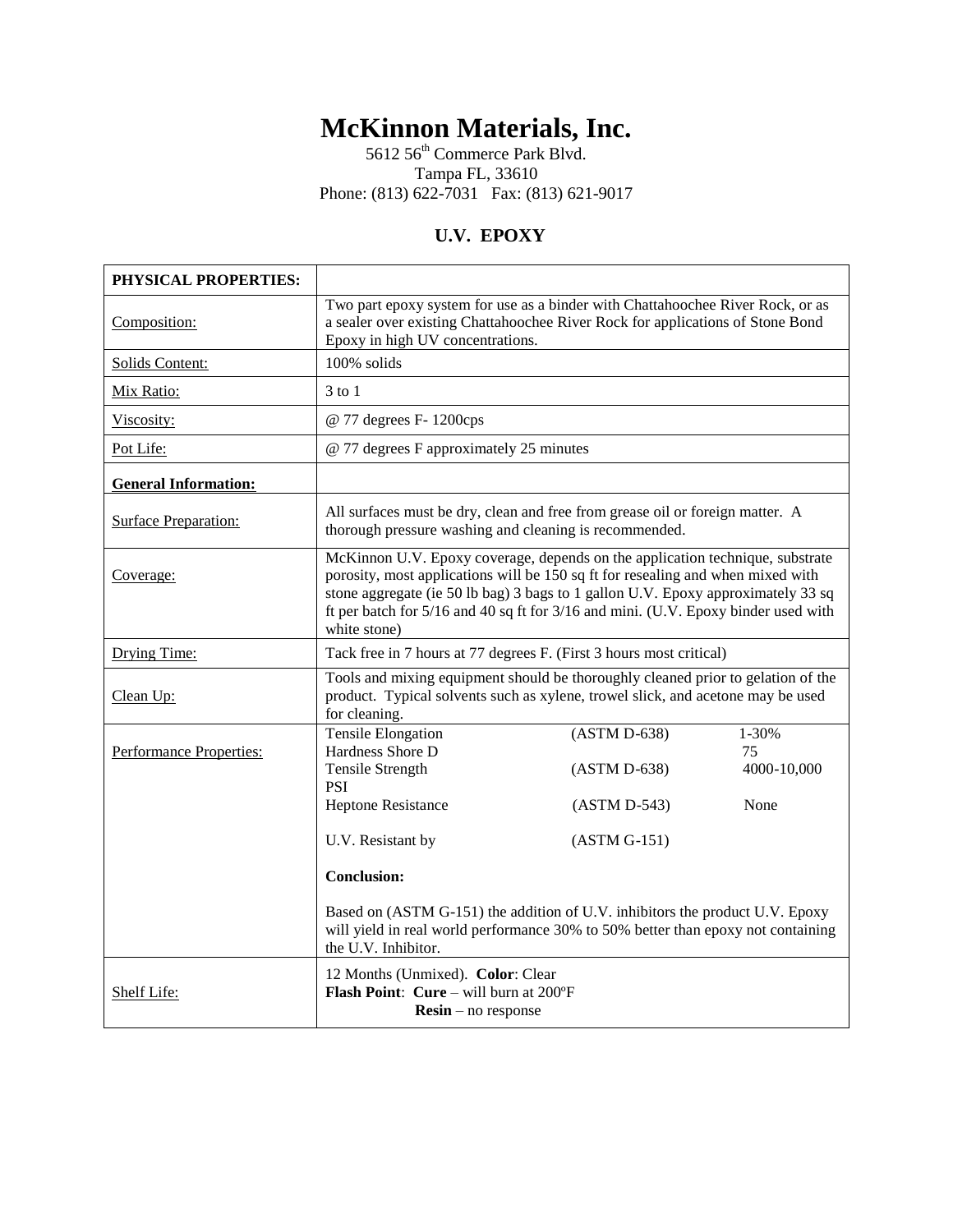| <b>Mixing Instructions:</b>      | U.V. Epoxy is a three to one ratio. Important: DO NOT VARY FROM THIS<br>MIX RATIO.                                                                                                                                                                                                                                                                                                                                                                                                                                                                                                                                                                                   |  |  |  |
|----------------------------------|----------------------------------------------------------------------------------------------------------------------------------------------------------------------------------------------------------------------------------------------------------------------------------------------------------------------------------------------------------------------------------------------------------------------------------------------------------------------------------------------------------------------------------------------------------------------------------------------------------------------------------------------------------------------|--|--|--|
|                                  | 1. Place one quart of cure in container, add three quarts of resin. (USE<br>SEPARATE MEASURING VESSELS FOR EACH<br>COMPONENT.)<br>2. Mix for two minutes with a flat stirrer, scraping the sides to ensure<br>proper mix. Let stand while loading mixer.<br>3. Pour into mixer, 150-180 pounds of stone (depending on the size of<br>stone).<br>Run mixer approximately three minutes until stone is thoroughly<br>4.<br>saturated with U.V. Epoxy.                                                                                                                                                                                                                  |  |  |  |
| <b>Application Instructions:</b> | Refer to batch mix sheet for correct ratio of aggregate to epoxy.<br>1. Remove the mix to the wheelbarrow and dump into place.                                                                                                                                                                                                                                                                                                                                                                                                                                                                                                                                       |  |  |  |
|                                  | 2. Immediately spread with rake to the correct level.<br>Trowel smooth and tight. <b>IMPORTANT</b> : loosely troweled stone<br>3.<br>will cause a weak system. Use Trowel Slick as a trowel lube and<br>AVOID excessive amounts on trowels or deck.                                                                                                                                                                                                                                                                                                                                                                                                                  |  |  |  |
| Cleaning:                        | Tools may be cleaned with soap and water immediately after application. NOTE:<br>If tools are not cleaned within one half hour after being used, it will be virtually<br>impossible to remove the Stone Bond Epoxy from your tools.                                                                                                                                                                                                                                                                                                                                                                                                                                  |  |  |  |
| Recommended Thickness:           | Recommended thickness for the river rock epoxy surface is: $\frac{1}{2}$ inch thick for pool<br>decks, patios, and walkways. For driveways, the river rock should be 34 inch<br>thick.                                                                                                                                                                                                                                                                                                                                                                                                                                                                               |  |  |  |
| <b>Important Note:</b>           | If the temperature is below 60°F, COLD WEATHER RESIN MUST BE USED.                                                                                                                                                                                                                                                                                                                                                                                                                                                                                                                                                                                                   |  |  |  |
|                                  | <b>Safety</b><br>Material Safety Data sheets are available from McKinnon Materials and should be<br>consulted prior to use of the product. This product is intended for use by<br>professionals only. Keep away from children and those not trained in the use and<br>potential hazards involved.<br>Workers should wear gloves and goggles when mixing or applying product.<br>Clean up with soap and warm water. Be sure to follow all label and MSDS<br>cautions.                                                                                                                                                                                                 |  |  |  |
|                                  | <b>Warranty</b>                                                                                                                                                                                                                                                                                                                                                                                                                                                                                                                                                                                                                                                      |  |  |  |
|                                  | McKinnon Materials warrants its products to conform to its manufacturing<br>standards. McKinnon Materials will replace or refund the purchase price of non-<br>conforming product at the seller's option; such remedy being exclusive of all<br>others and sole remedy available to the buyer. Buyer hereby expressly waives<br>claim to additional damages. Any claim under this warranty must be made in<br>writing within 7 days of discovery of non-compliance and no later than two years<br>from the date of delivery of product. No representative, distributor or applicator<br>of these products is authorized to modify product, product data or warranty. |  |  |  |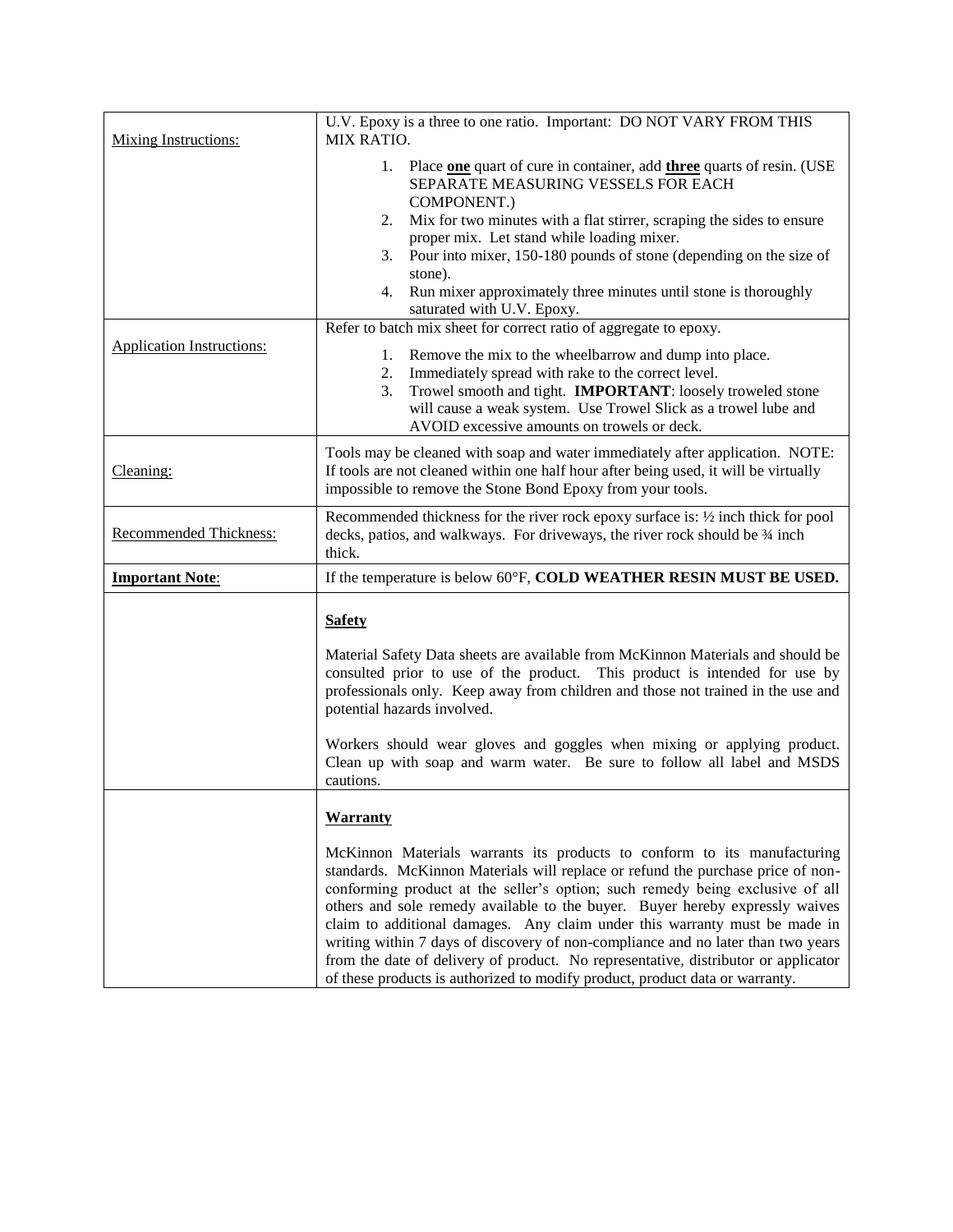| <b>Important Notice</b>                                                                                                                                                                                                                                                                                                                                                                                                                                                                                                                                                                                                                                                                                                                                                                                                                                                                                                                     |
|---------------------------------------------------------------------------------------------------------------------------------------------------------------------------------------------------------------------------------------------------------------------------------------------------------------------------------------------------------------------------------------------------------------------------------------------------------------------------------------------------------------------------------------------------------------------------------------------------------------------------------------------------------------------------------------------------------------------------------------------------------------------------------------------------------------------------------------------------------------------------------------------------------------------------------------------|
| These products are sold subject only to the express warranties contained herein.<br>There are no other warranties by McKinnon Materials of any nature whatsoever<br>expressed or implied. Including any warranties of merchantability or fitness for a<br>particular purpose in connection with this product. Buyer agrees that seller<br>assumes no liability for remote or consequential damages of any kind which result<br>from the use or misuse of the product. Information contained herein is based on<br>data believed to be reliable; however it is the buyer's responsibility to satisfy itself<br>of the product for a particular purpose. Material safety data sheets are available<br>from McKinnon Materials and should be consulted prior to use of the product.<br>This product is intended for use by professionals only. Keep away from children<br>and those not trained in the use of potentially hazardous materials. |

## **BASIC INSTALLATION**

- I. Tools
	- A. Cement Mixer (3 cu.ft. capacity)
	- B. Wheelbarrow (s)
	- C. Iron-tooth rake to spread rock to approximate thickness
	- D. Trowel (for finishing of product)
	- E. Propane Torch (to remove any moisture)
	- F. Hammers
	- G. Chipping Gun (plane down concrete at thresholds)
	- H. Tapcon Drill and Tool

# II. Forming Materials

- A. Forming Stakes
- B.  $1" x$  (wood forms) for over pours and steps.
- C. Cantilever forms (pool edges).
- D. Form Release (to keep product from sticking to forms)
- E. Tapcon Screws.

### III. PREPARATION FOR DECK

- A. Must be clean and dry
- B. Follow existing expansion joints accordingly
- C. Remove spoiled or flaking concrete
- D. Build up or channel low lying areas for necessary drainage
- E. Asphalt or wood surfaces must have coat of epoxy applied prior to installation of river rock

#### IV. FORMING

- A. Wrap product around edges of deck that can be seen.
- B. Apply light coat of epoxy to vertical edge of substrate.

#### FORMING PROCEDURES:

Place forming stakes against edge of vertical substrate; this will space out from existing edge allowing product to fill in void between existing edge and form. Place pre-waxed form against stakes and install forming stakes to hold form in place.

#### FOR STEPS: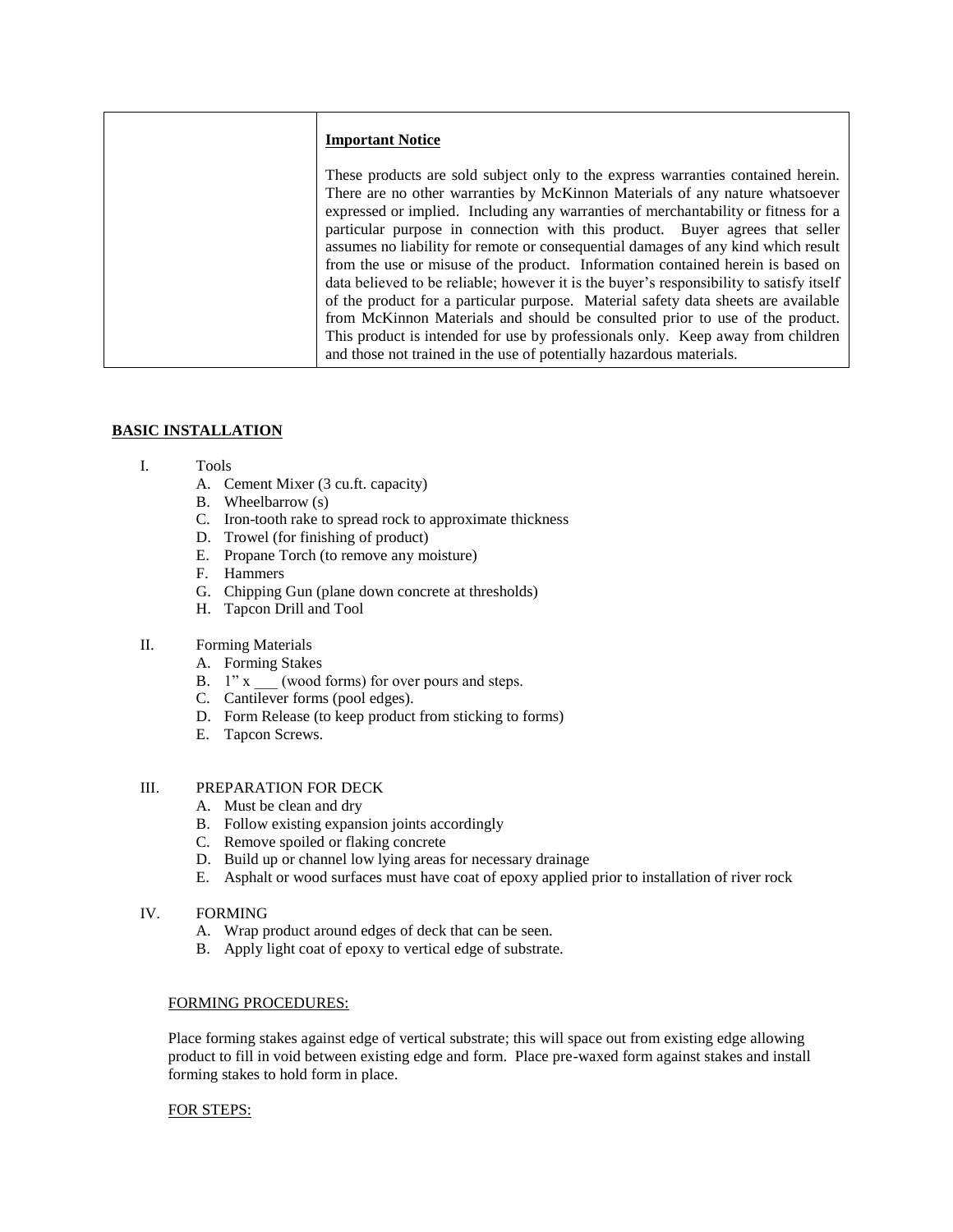Follow above procedure except fasten form with tapcon or concrete nails. While installing river rock, remove spacing stakes as the river rock fills voids. Trowel top to smooth finish and level edge.

#### FORMING OF CANTILEVER EDGE:

Place a row of duct tape on pool tile. Top edge of tape should follow top edge of pool tile. Apply double face tape to foam then extender to the opposite side of the tape. Apply form adhesive to foam backing and glue backing to extender. Install concrete nails in concrete approximately one foot from edge of pool and space nails about every two feet around pool. If pool has straight edges use strips of 1x2 wood. If pool has curved edges, use strips of 2" masonite. Drill holes through wood backing. Place above mentioned backing strips against foam backing, pull tight and tie wire to nail.

After river rock is installed and hard, remove forms and cut tie wires even with rock edges. River rock dace needs to be ground slightly to smooth edge. After grinding and dust has been removed, apply light coat of epoxy to surface that has been ground.

#### V. MIXING OF MATERIAL

- A. Epoxy has a set mix ratio (do not vary). Mix three (3) equal parts resin to one (1) equal part of cure. Mix vigorously for at least two (2) minutes.
- B. Place correct poundage of desired pebble in cement mixer and add mixed epoxy.
- C. Let epoxy and stone mix until all stones have been covered with epoxy.

#### VI. FINISHING THE PRODUCT

- A. Place river rock at place of installation
- B. Spread evenly with rake
- C. Trowel to a smooth finish. In order to obtain a smooth finish, trowel must be occasionally cleaned with a proper solvent (Xylene, Trowel Slick, etc)

#### FINISHED PRODUCT SHOULD NOT BE WALKED ON UNTIL THE NEXT DAY!!!

CAUTION: Product should not be installed when temperature will not rise above 60°F. On such days, cold weather resin should be used.

| <b>NAME</b>                         | <b>BAGS</b> | <b>LBS</b> | <b>EPOXY</b> | <b>THICKNESS</b>                |
|-------------------------------------|-------------|------------|--------------|---------------------------------|
|                                     |             |            |              |                                 |
| Mocha Blend 3/16                    | 3           | 150        | 1 gal        | $\frac{1}{2}$ "                 |
| Mocha Blend 5/16                    | 3           | 150        | 1 gal        | $\frac{1}{2}$ "                 |
| Apache                              | 3           | 150        | 1 gal        | $\frac{1}{2}$ "                 |
| Coral $\frac{1}{4}$ X $\frac{1}{8}$ | 3           | 150        | 1 gal        | $\frac{1}{2}$ "                 |
| <b>Black Diamond</b>                | 1           | 100        | 1 gal        | $\frac{1}{8}$ x $\frac{1}{4}$ " |
| Dark Brown 3/16                     | 3           | 150        | 1 gal        | $\frac{1}{2}$ "                 |

#### BATCH MIXES: